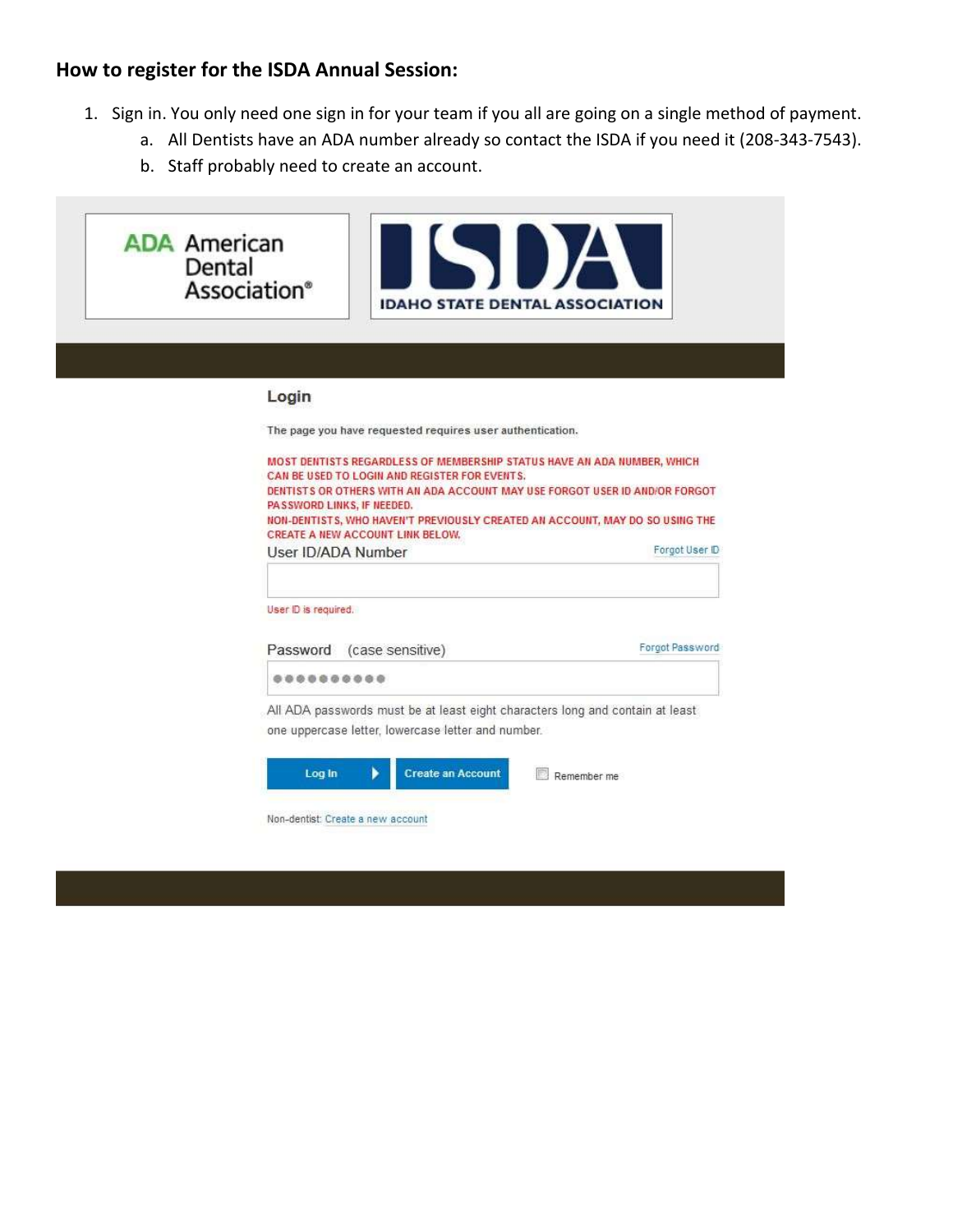2. Click on the event you wish to attend. In the example below, it's 2019 ISDA Annual Session.



| Name                     | Location          | Start Date & Time  | End Date & Time     | Registration Price | <b>Status</b> |
|--------------------------|-------------------|--------------------|---------------------|--------------------|---------------|
| 2019 ISDA Annual Session | Boise Centre West | 06/12/2019 1:00 PM | 06/14/2019 10:00 PM | See Details        | Open          |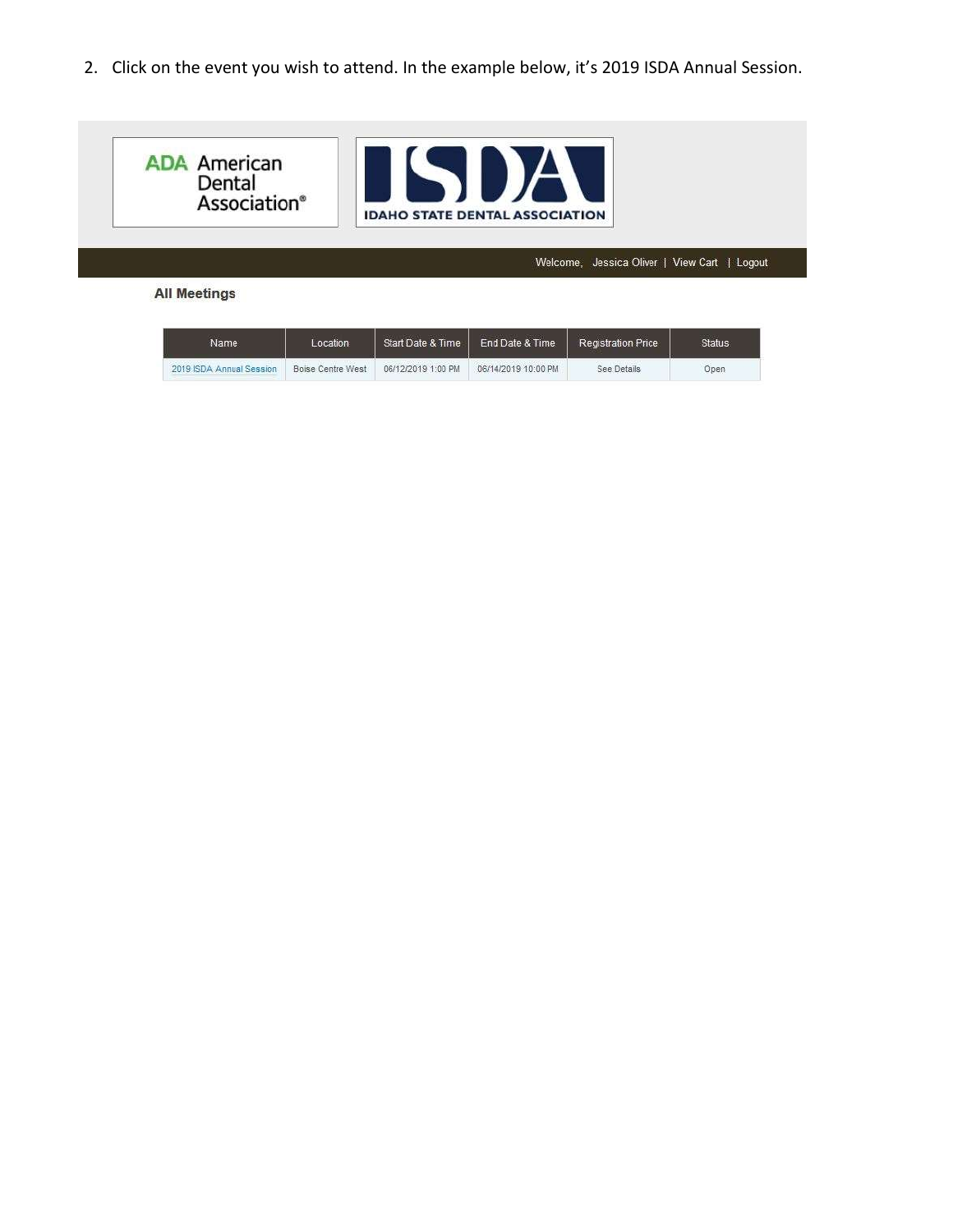- 3. This is the "Welcome" page to the event.
	- a. You will notice the Hotel information is on the left hand side if you need a place to stay while attending the conference.
	- b. If you are an out-of-state dentist bringing staff with you, please fill out the manual registration form.
	- c. Scroll to the bottom of the page for descriptions of all the courses and events taking place at the conference.
	- d. The Blue "Register" button at the bottom leads you to signing up and adding additional attendees.

| Housing                                         | 2019 ISDA Annual Session          |                                                                                                                                                                                                                                                                                              |
|-------------------------------------------------|-----------------------------------|----------------------------------------------------------------------------------------------------------------------------------------------------------------------------------------------------------------------------------------------------------------------------------------------|
| The Grove Hotel                                 |                                   |                                                                                                                                                                                                                                                                                              |
| To reserve your room.<br>go online or call      | Dete                              | Wednesday, June 12, 2019 1:00 PM to Friday, June 14, 2019 10:00 PM                                                                                                                                                                                                                           |
| 208 489 2222                                    | Venue:                            | Boise Centre West<br>850 W. Front St                                                                                                                                                                                                                                                         |
| Specify yourself with<br>the Idaho State Dental |                                   | Bone D 83702                                                                                                                                                                                                                                                                                 |
| Association to receive                          |                                   |                                                                                                                                                                                                                                                                                              |
| cur group rates.                                |                                   | Welcome to Registration for the 2019 ISDA Annual Session!                                                                                                                                                                                                                                    |
| Make your<br>reservations by May                |                                   | We are excited to host you for the 123rd ISDA Annual Session in Boise Idaho! We are so excited                                                                                                                                                                                               |
| 12, 2019!                                       |                                   | because we have an amazing lineup of speakers & events.                                                                                                                                                                                                                                      |
| King/Two Queen Deluxe<br>Room: \$159/might      |                                   | Our theme, 'Opioids: Tackling the Problem Together' is sure to address the ever-growing                                                                                                                                                                                                      |
|                                                 |                                   | epidemic and how dental practitioners can address the problem. So we invite you and your staff to                                                                                                                                                                                            |
| Dates:<br>06/09/2019 To:<br>06/16/2019          |                                   | join us for 2 great days of learning opportunities.                                                                                                                                                                                                                                          |
|                                                 |                                   | Click on the "Register" button below to begin your registration.                                                                                                                                                                                                                             |
|                                                 | <b>DA09</b>                       | . Please register for both courses and events that you would like to attend - Descriptions can be found in the links at the bottom of this                                                                                                                                                   |
|                                                 | complete their registration.      | . Attendees who wish to register their office staff may do so by clicking "add additional registrant" at the bottom of the coline registration form. If<br>you are not an ISDA member and you wish to register an office staff member to attend, please contact the ISDA at 208-343-7543 to  |
|                                                 | products.                         | . You will receive an email with an order continmation. Please keep a copy for your records and disregard any reference to the shipment of                                                                                                                                                   |
|                                                 |                                   | · For assistance with online registration, including changes or cancellations, please contact the ISDA at 208:343.7543.                                                                                                                                                                      |
|                                                 | Registration Terms and Conditions |                                                                                                                                                                                                                                                                                              |
|                                                 | the ISDA.                         | By registering for the 2019 Annual Session, you agree that your registration data, photos, and videotation at the conference may be used for a<br>variely of purposes including membership /ecruitment, future ISDA meeting armouncements and promotions and commercial purposes approved by |
|                                                 |                                   | Visit http://www.theisda.org/events/annual-session for complete conference information.                                                                                                                                                                                                      |
|                                                 |                                   | Register                                                                                                                                                                                                                                                                                     |
|                                                 |                                   |                                                                                                                                                                                                                                                                                              |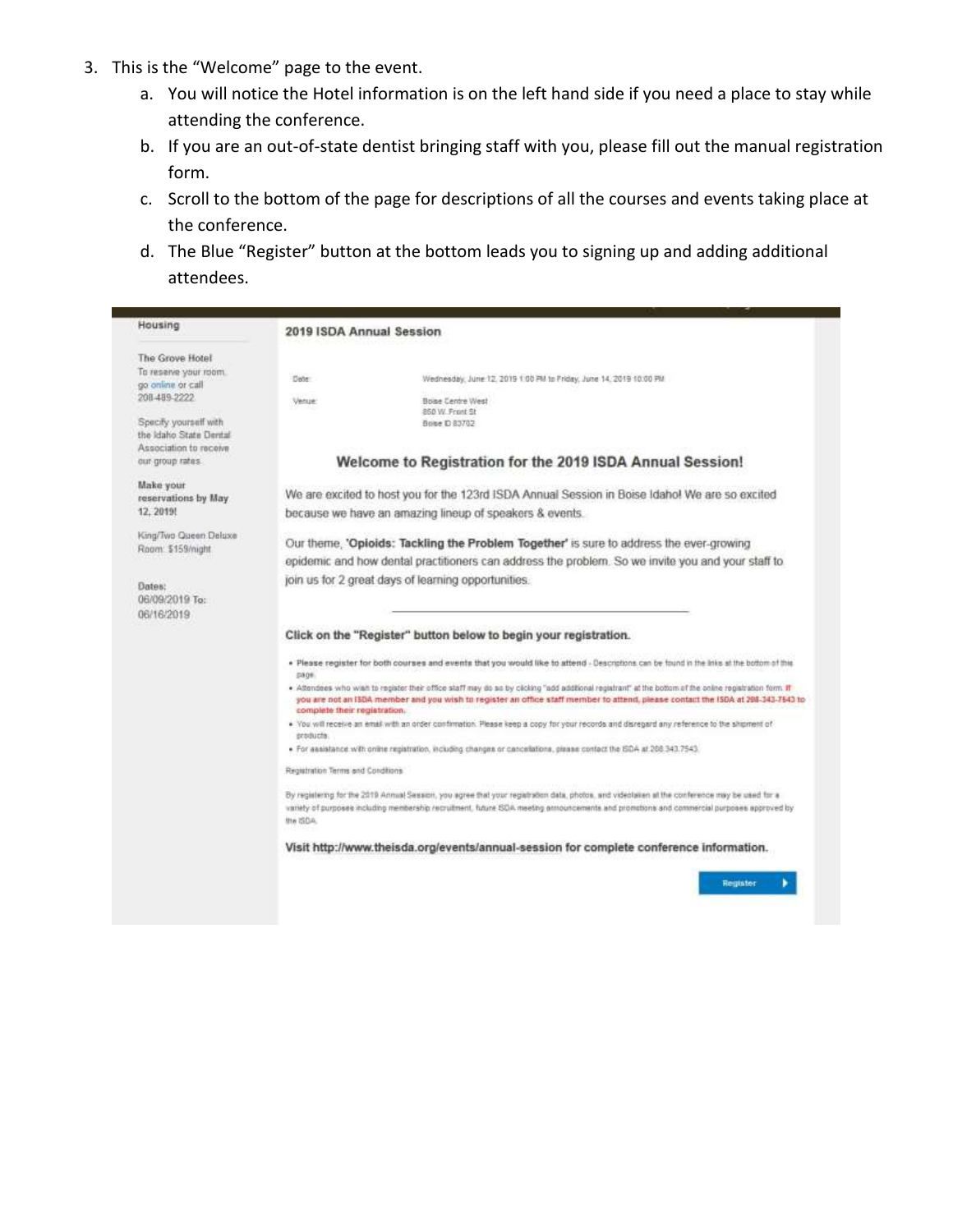- 4. Course and Event Registration
	- a. Please note if you have any special considerations that the ISDA should be aware of (ie: dietary needs, breast feeding area).
	- b. Select all the classes and events you wish to attend.
	- c. Scroll to the bottom of the page to either "add an additional registrant" or "review and checkout"

|    | Please answer the following questions:                                                |                                  |                                      |            |
|----|---------------------------------------------------------------------------------------|----------------------------------|--------------------------------------|------------|
|    | Do you have any special needs that the ISDA should plan on accommodating?             |                                  |                                      |            |
|    |                                                                                       |                                  |                                      |            |
|    |                                                                                       |                                  |                                      |            |
|    |                                                                                       |                                  |                                      |            |
|    |                                                                                       |                                  |                                      |            |
|    |                                                                                       |                                  |                                      |            |
|    | Please select from the following:                                                     |                                  |                                      |            |
|    |                                                                                       |                                  |                                      |            |
|    | <b>CE Courses</b>                                                                     |                                  |                                      |            |
|    | Thursday June 13th 2019<br>Risk Management                                            |                                  |                                      |            |
| F) |                                                                                       | 6/13/19 8:00 am                  | 6/13/19 11:30 am                     | N/A        |
| F. | Neck, Back & Beyond: Evidence-based Ergonomics to Prevent Pain & Extend Your Career   | 6/13/19 8:00 am                  | 6/13/19 11:30 am                     | <b>N/A</b> |
| C. | Avoid Liability: Know Your Patients' Medications and Their Impact on Dental Treatment | 6/13/19 8:00 am                  | 6/13/19 3:30 pm                      | N/A        |
| 厕  | Idaho Spotlight: Taking Control of Narcotics in Your Practice                         | 6/13/19 9:00 am                  | 6/13/19 10:00 am                     | N/A        |
| 屫  | Idaho Spotlight: Positioning Anterior Teeth Ideally in the Face                       |                                  | 6/13/19 10:30 am   6/13/19 11:30 am  | <b>N/A</b> |
| 鳳  | Volunteering for Dental Missions: Why, When, Where, What's in the Details             | 6/13/19 12:30 pm 6/13/19 3:30 pm |                                      | N/A        |
| n  | Fitness 101 for Dental Professionals: Secrets for Comfort and Career Longevity        | 6/13/19 12:30 pm                 | 6/13/19 3:30 pm                      | <b>N/A</b> |
| C. | Idaho Spotlight: Management of Peri-Implantitis                                       | 6/13/19 1:00 pm                  | 6/13/19 3:00 pm                      | N/A        |
|    | Friday, June 14th 2019                                                                |                                  |                                      |            |
| C. | Keynote: Addiction is Emotional with Columbine survivor, Austin Eubanks               | 6/14/19 7:30 am                  | 6/14/19 9:00 am                      | N/A        |
|    | Idaho Spotlight: Olympic Excellence in AED Compliance and Ownership                   |                                  | 6/14/19 9:00 am 6/14/19 10:00 am N/A |            |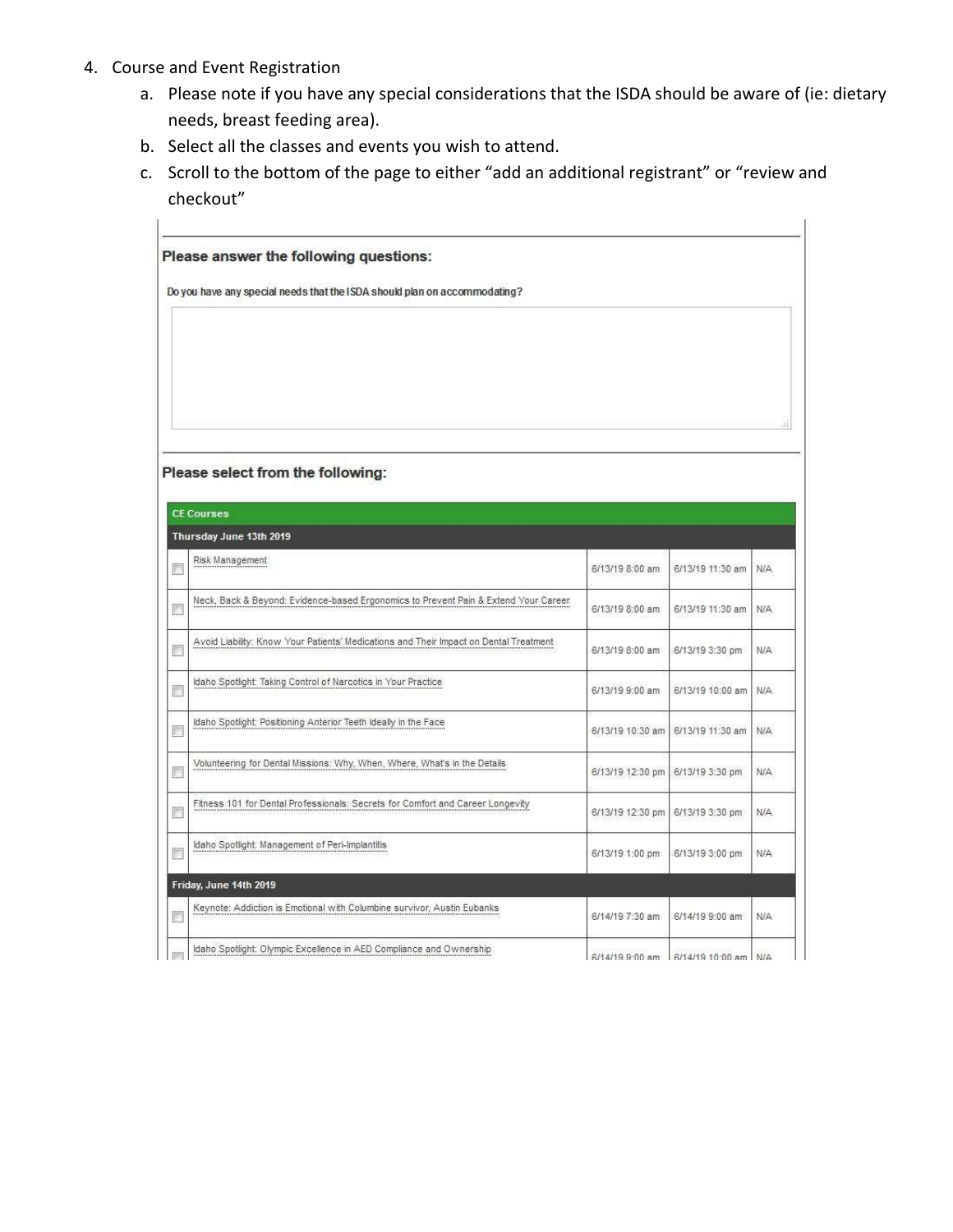5. Optional: When adding an additional registrant, choose "additional participant" if they will be attending CE courses. Choose "spouse" if they will just be attending function dinners.

|                                                | <b>Add Additional Registrant</b>                   |                                                                                                                                                                                                                                                                                     |  | Cancel        |
|------------------------------------------------|----------------------------------------------------|-------------------------------------------------------------------------------------------------------------------------------------------------------------------------------------------------------------------------------------------------------------------------------------|--|---------------|
|                                                |                                                    | Enter the name of the person you wish to add below, click on search and select their name from the search results.<br>If a match is not found, check name for correct spelling and/or search again using a nickname (i.e. See for Susan) or first firste letters of the first name. |  |               |
|                                                |                                                    | You will also have the opportunity to create a record for the individual if no match is found.                                                                                                                                                                                      |  |               |
| Type:                                          | Salest Adamies Trive                               | $\bullet$                                                                                                                                                                                                                                                                           |  |               |
| To: For quick dentist search: If ADA Number is | known, skip name fields and just enter the number. | m                                                                                                                                                                                                                                                                                   |  |               |
| First Name                                     |                                                    |                                                                                                                                                                                                                                                                                     |  |               |
| Last Name:                                     |                                                    |                                                                                                                                                                                                                                                                                     |  |               |
| ADA Number (optional):                         |                                                    |                                                                                                                                                                                                                                                                                     |  |               |
|                                                |                                                    |                                                                                                                                                                                                                                                                                     |  |               |
|                                                |                                                    |                                                                                                                                                                                                                                                                                     |  | <b>Search</b> |

a. Insert their name and search to see if they are already in the system.

| <b>Add Additional Registrant</b>                                                                      |                |           |         |                                                                                                                                                                                                                                                                                    |         |       |                  |                                                                |
|-------------------------------------------------------------------------------------------------------|----------------|-----------|---------|------------------------------------------------------------------------------------------------------------------------------------------------------------------------------------------------------------------------------------------------------------------------------------|---------|-------|------------------|----------------------------------------------------------------|
|                                                                                                       |                |           |         | Enter the name of the person you wish to add below, click on search and select their name from the search results.<br>if a match is not lound, check name for correct spelling and/or search again using a nickname (i.e. Sue for Susan) or first three letters of the first name. |         |       |                  |                                                                |
| You will also have the opportunity to create a record for the individual if no match is found.        |                |           |         |                                                                                                                                                                                                                                                                                    |         |       |                  |                                                                |
| Type:                                                                                                 | Andrew Percent | ۰         |         |                                                                                                                                                                                                                                                                                    |         |       |                  |                                                                |
| Tip: For quick destist search: If ADA Number is<br>known, skip name fields and just enter the number. |                |           |         |                                                                                                                                                                                                                                                                                    |         |       |                  |                                                                |
| First Name:                                                                                           | test.          |           |         |                                                                                                                                                                                                                                                                                    |         |       |                  |                                                                |
|                                                                                                       |                |           |         |                                                                                                                                                                                                                                                                                    |         |       |                  |                                                                |
|                                                                                                       | test           |           |         |                                                                                                                                                                                                                                                                                    |         |       |                  |                                                                |
| Legt Name:<br>ADA Number (optional):                                                                  |                |           |         |                                                                                                                                                                                                                                                                                    |         |       |                  |                                                                |
|                                                                                                       |                |           |         |                                                                                                                                                                                                                                                                                    |         |       | Search           |                                                                |
|                                                                                                       | Middle Name    | Last Name | Sufflix | Email                                                                                                                                                                                                                                                                              | City    | State | Primary Function |                                                                |
|                                                                                                       |                | test      |         | sala)@adx2222.prg                                                                                                                                                                                                                                                                  | Chicago | 北     | :Dther           |                                                                |
|                                                                                                       |                | Test      |         | sala@34@ada.org                                                                                                                                                                                                                                                                    |         | τ     | Other            |                                                                |
|                                                                                                       |                | test      |         | salaj@ada.org.org                                                                                                                                                                                                                                                                  | Chicago | 王     | <b>Other</b>     |                                                                |
| First Hame<br>testeraits<br><b>Testerada</b><br>tester<br>test                                        | 3              | test      |         | aptity@ada.org                                                                                                                                                                                                                                                                     | Chicago | 且     | International    | <b>Create Record</b><br>Select<br>Select.<br>Select<br>Select: |

b. If you see them listed, with matching name, city, state, and primary function, click "select". If they are not listed/ in the system, "create a record".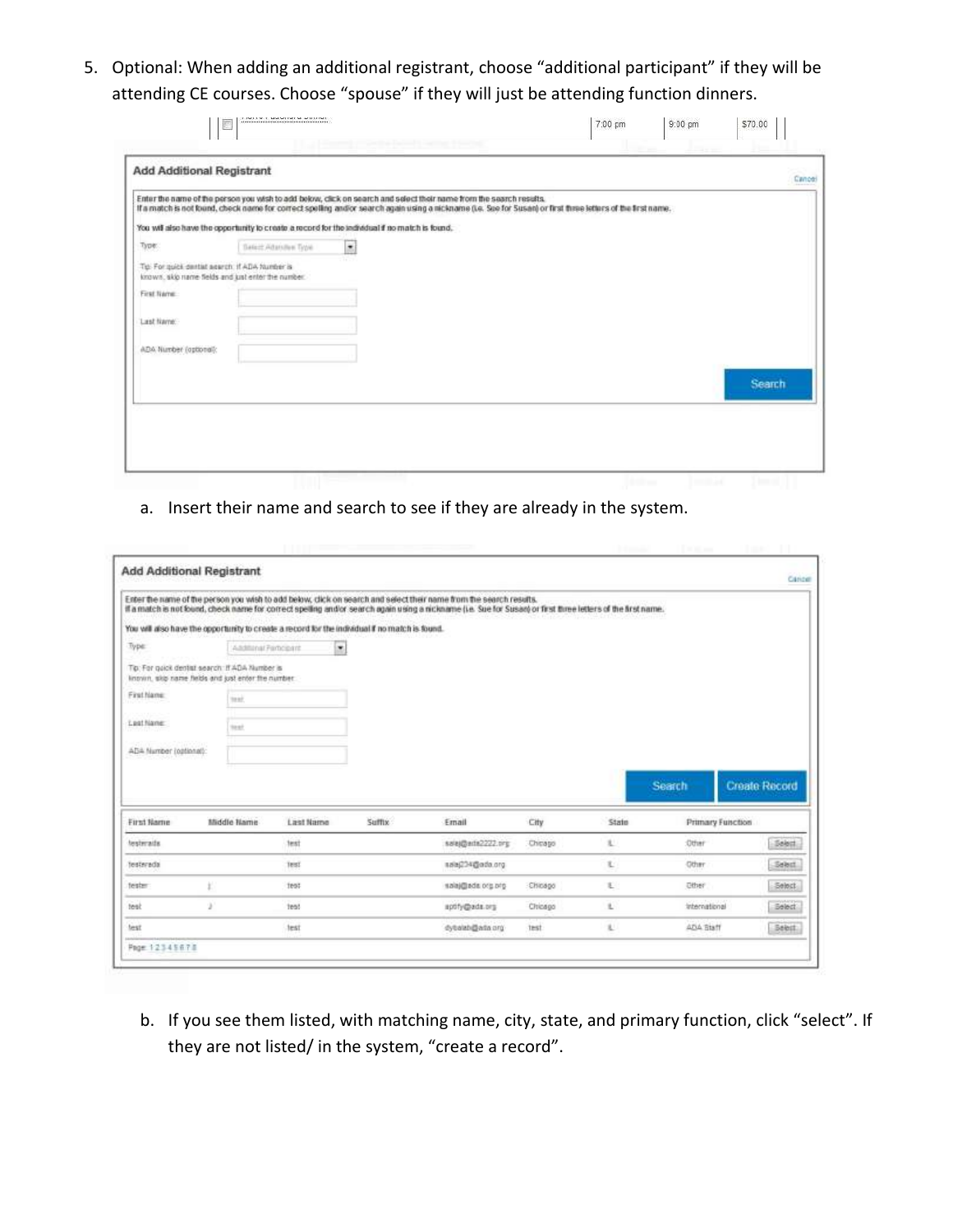|                                     |                         |                                                                                             | Search | <b>Create Record</b> |
|-------------------------------------|-------------------------|---------------------------------------------------------------------------------------------|--------|----------------------|
|                                     |                         | We could not find a match. Please use the form below to create a record for the individual. |        |                      |
| Primary Function                    | Salest Primary Function | $\cdot$                                                                                     |        |                      |
| an Sebara<br>First Name<br>na Tenga |                         |                                                                                             |        |                      |
| Last Name                           |                         |                                                                                             |        |                      |
| $14 - 14$<br>Errait:                |                         |                                                                                             |        |                      |
| Address Type:                       | Gener Type              | $\overline{\phantom{a}}$                                                                    |        |                      |
| Address Line 1                      |                         |                                                                                             |        |                      |
| Address Line 2:                     |                         |                                                                                             |        |                      |
| City:                               |                         |                                                                                             |        |                      |
| n.<br>State:                        | Seizer Stein            | ×                                                                                           |        |                      |
| ZII:                                |                         |                                                                                             |        |                      |
| Country                             | Linked States           | $\overline{\mathbf{r}}$                                                                     |        | de au Corre          |
|                                     |                         |                                                                                             |        | <b>Create Record</b> |

- c. Fill in name, primary function, address, & email to create a new persons record. Complete by clicking "create record" button.
- d. Choose the CE courses and events that particular additional registrant would like to attend. Repeat as necessary.